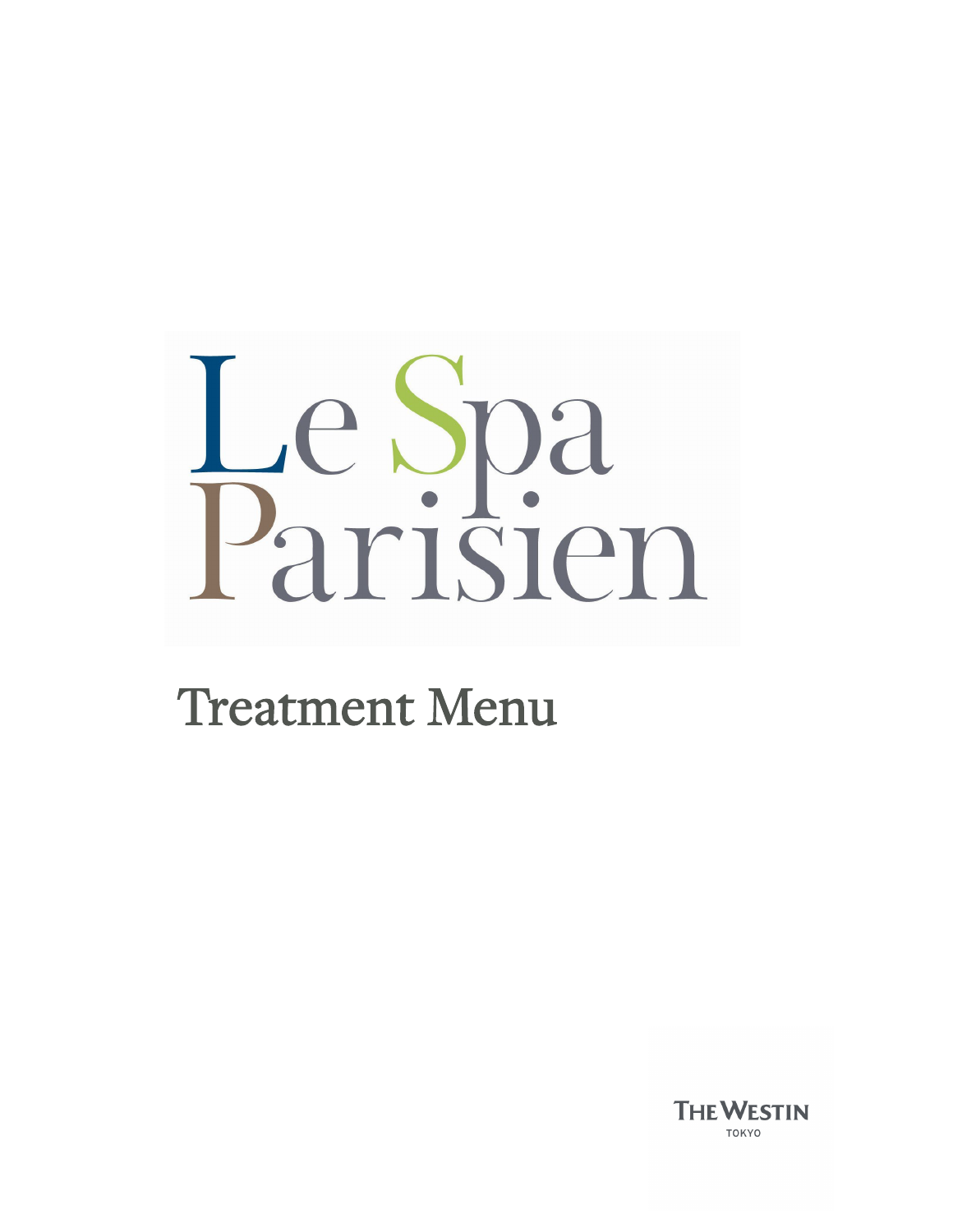# **SPA JOURNEY**

Experience a sensory spa journey in the privacy of our spa suite. Treat yourself to a relaxing and invigorating retreat with our signature treatments.

### **Parisien signature 240 minutes ¥87,000**

 This rejuvenating treatment is designed to enhance your beauty and well-being in our spa suite featuring a European copper bath tub.

- Marine exfoliation 30 minutes
- Fascia body work 90 minutes
- Milk & aroma bath 30 minutes
- Facial therapy 90 minutes (treatment of your choice)

### **Personalize 180 minutes 470,000**

 Personal consultation from our experienced therapists to help you choose the perfect treatment your body desires. A delightful reward for yourself or a gift to someone special -nurture both your body and soul for a complete rejuvenation.

\*Please contact our associates for further details.

### **SPA FOR TWO**

Enjoy an exclusive retreat with your loved one in the privacy of our spa suite for a romantic and relaxing time.

### **Couple Treatment 75 minutes** ¥**52,000/2people**

- Foot bath 10 minutes
- Body or Facial therapy 45 minutes
- Head or Foot therapy 10 minutes
- Tea time 10 minutes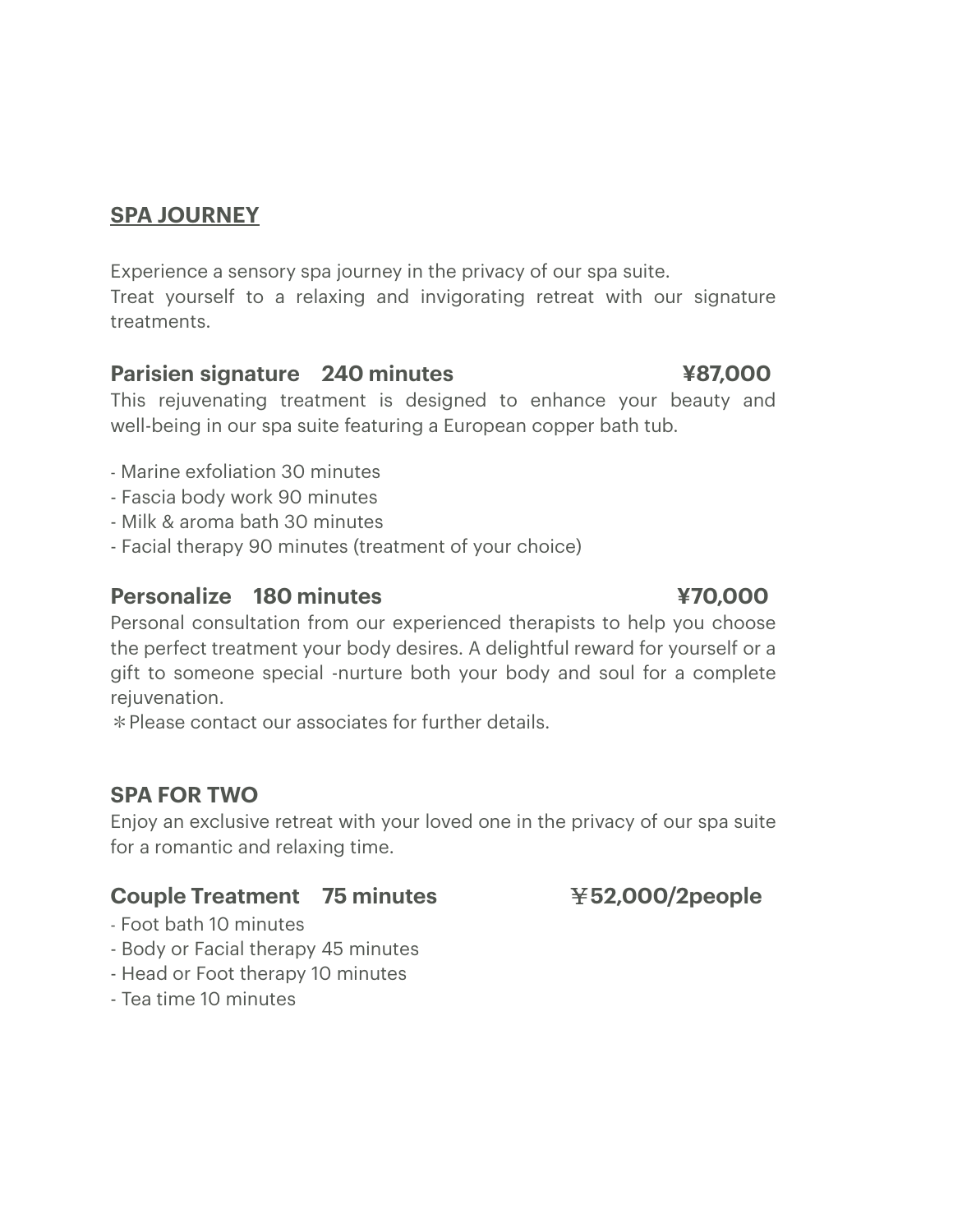# **PACKAGE (BODY&FACIAL)**

Body and facial treatments tailored to cater to your mood and body condition.

### **Relax 120 minutes 1996 120 x 446,000**  $\frac{446,000}{4}$

Release therapy to ease your tension and facilitate good sleep

- Original Swedish 60 minutes
- Facial therapy 60 minutes ( treatment of your choice )

### **Harmony 90 minutes ¥37,000**

Customized to rejuvenate and harmonize your face and body.

- Customized body treatment 45 minutes (3 body areas)
- Facial therapy 45 minutes (excluding face mask)

### **Restore 90 minutes ¥36,000**

Reset your body clock and get rid of your tiredness to balance your automatic nerves system.

- Jet Lag Therapy 60 minutes
- Head Therapy30 minutes

### **Renewal 60 minutes 1996 1997 1998 1998 1999 1998 1999 1998 1999 1998 1999 1999 1999 1999 1999 1999 1999 1999 1999 1999 1999 1999 1999 1999 1999 1999 1999 1999 1999 1999 1999 1999 1999 1999 1999 1999 1999 1999 1999 1999 19**

Back Oil Therapy & Basic Facial care

- Back Therapy 30 minute
- Petit Facial 30 minutes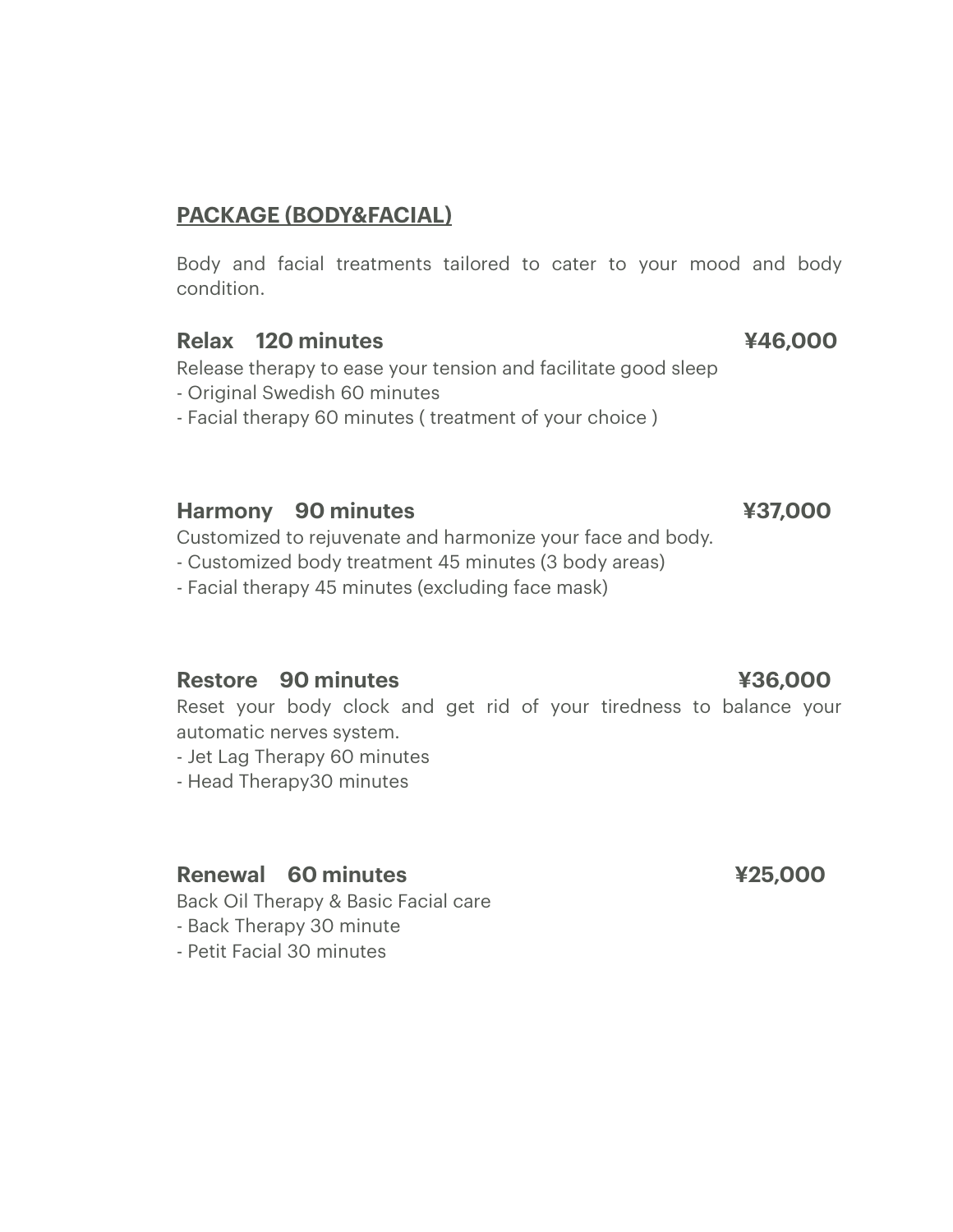# **BODY THERAPY**

Our veteran therapists will cater to your needs by "listening" and "responding" to your body's current state of being for your perfect one and only renewal. You can choose from our three aroma oil blends for 90-minute treatments and customized body therapies.

# <**BALANCING**>

Myofascial release therapy to balance your body and mind

### **Fascia body work 90 minutes ¥37,000**

Signature treatment at Le Spa Parisien effective for eliminating muscle pain and tensions.

 Myofascial release therapy relaxes and stretches these soft tissues to \*Myofascia is a collagen fiber that covers and connects the muscle and cells. increase flexibility, help recovering from injuries, surgeries and chronic pains.

# <**RESET**>

 Myofascial release therapy focusing on the back of the body and also targets the inner layer of the muscle

### **1** Jetlag therapy 60 minutes **XXX 425,000**

 Alleviate the tension of your back, head and calves for an instant recharge with myofascial release techniques. Recommended after long journeys or deskwork fatigue.

### **Deep tissue 60 / 90 minutes ¥24,000 /** ¥**35,000**

This deep tissue therapy using elbows alleviates muscle fatigue after workout or chronic muscle pains and tensions. Recommended for guests who prefer firm pressure.

### <**MADE TO ORDER**>

Customized therapy according to your need

### **Customized body therapy 60 /90 minutes ¥25,000 /**¥**36,000**

Customized treatment designed to address your specific needs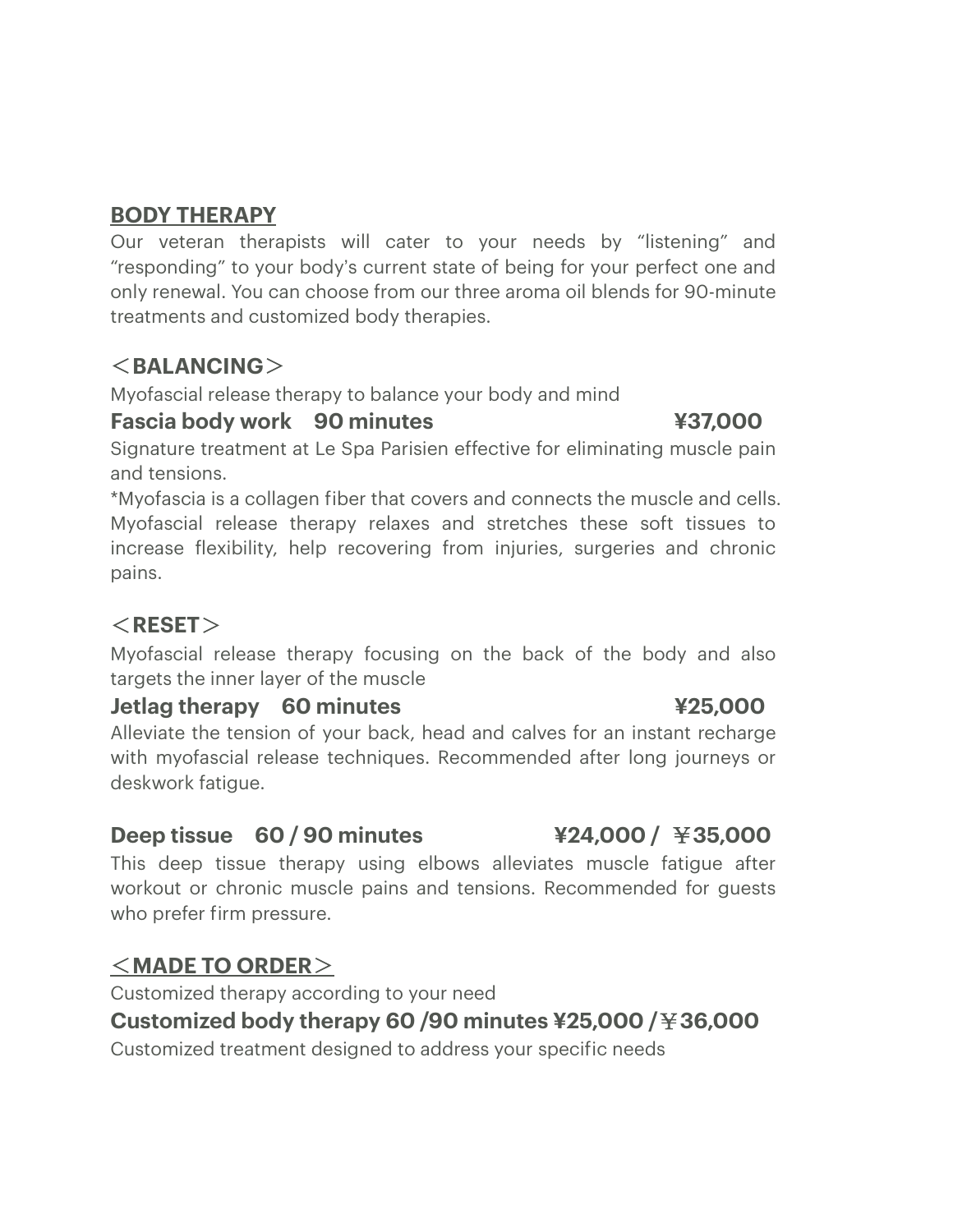# <**RELAX**>

Healing therapy to unwind your body and mind

### **Hot stone therapy 90 minutes And Advantage 441,000**

Release tension and stimulates blood circulation with smooth warmed basalt stones.

### **Original Swedish 60 minutes ¥23,000**

A traditional oil therapy with rhythmical strokes.

# <**DETOX THALASSO**>

 Balance your physical condition by replenishing vital minerals that improves your metabolism to remove body impurities. \*Available for women only

### **Slimming body 120 minutes 446,000**

 Body-shaping treatment for your full body to increase metabolism. (Exfoliation, body-shaping treatment complete with body wrap) Highly recommended for its intensive care.

# <**MATERNITY**>

The ideal treatment soothing your fatigue during pregnancy

### **Maternity bliss 60 minutes 426,000 Maternity bliss 60 minutes**

 A gentle therapy targeted at your tired lower back and legs during your pregnancy.

\*Available only after 16 weeks of pregnancy.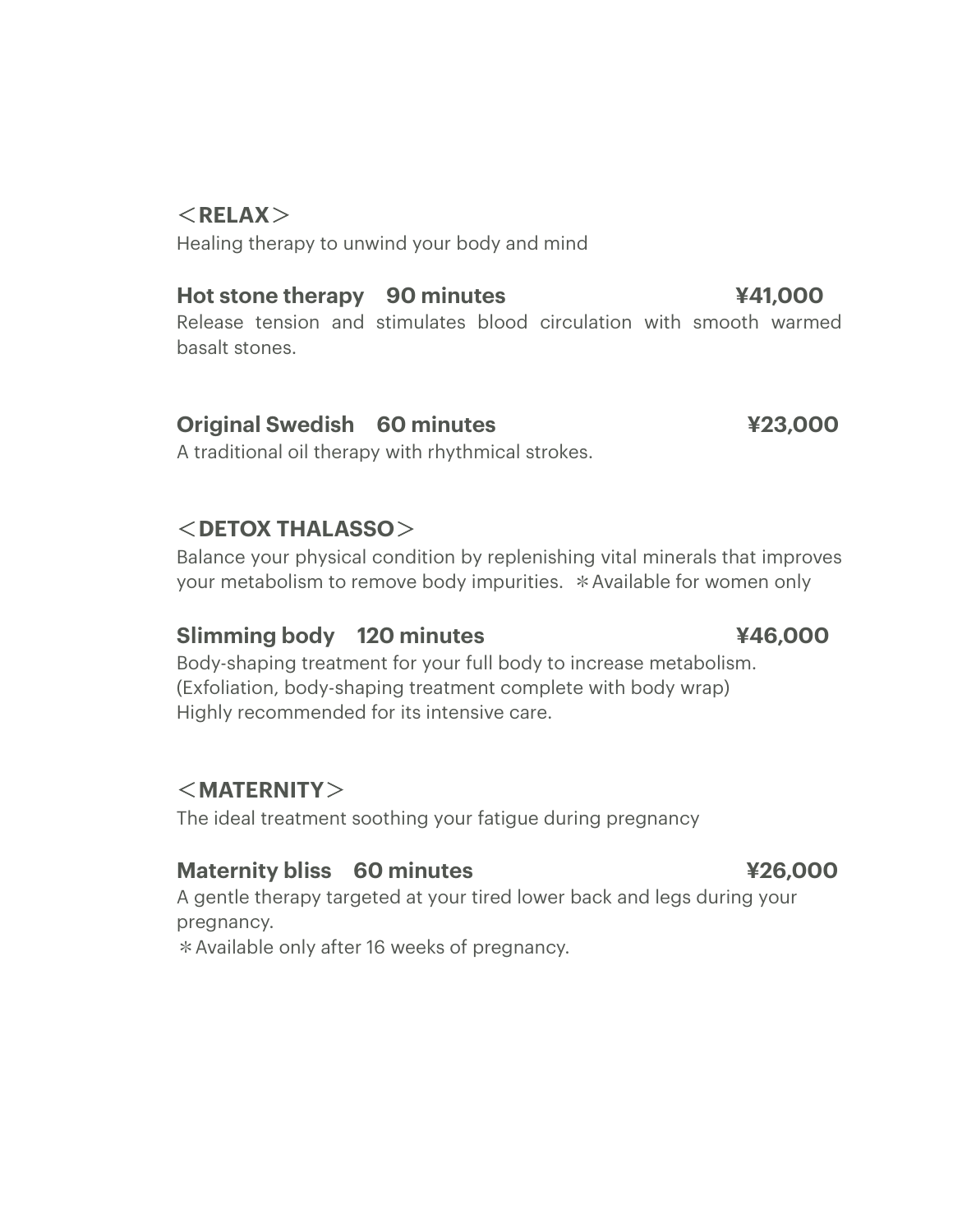# **FACIAL THERAPY**

 Your complexion reflects your inner well-being, keep your skin youthful and flawless with our selection of facial therapies.

# <**REJUVENATE**>

### **Youth Facial 90 minutes ¥44,000**

This intensive facial treatment reverses the signs of aging with immediate and long-lasting results. It revives skin radiance and alleviates wrinkles and sagging due to aging or UV damage.

# <**Organic**>

### **Organics Facial 60 minutes ¥25,000**

This treatment with a fresh scent awakens the skin and gives it instant radiance.

Organic & Vigan productsCertified by Eco cert.

# <**DETOX**>

# **Lymphatic Drainage Facial 90 minutes ¥36,000**

Relieve fatigue and tone your skin by using lymphatic drainage techniques leaving you feeling renewed with energy.

# **Phyto Essence Facial 60 minutes ¥25,000**

 Phyto essence detoxifies your skin and restores your natural beauty. It is also recommended for acne prone skin.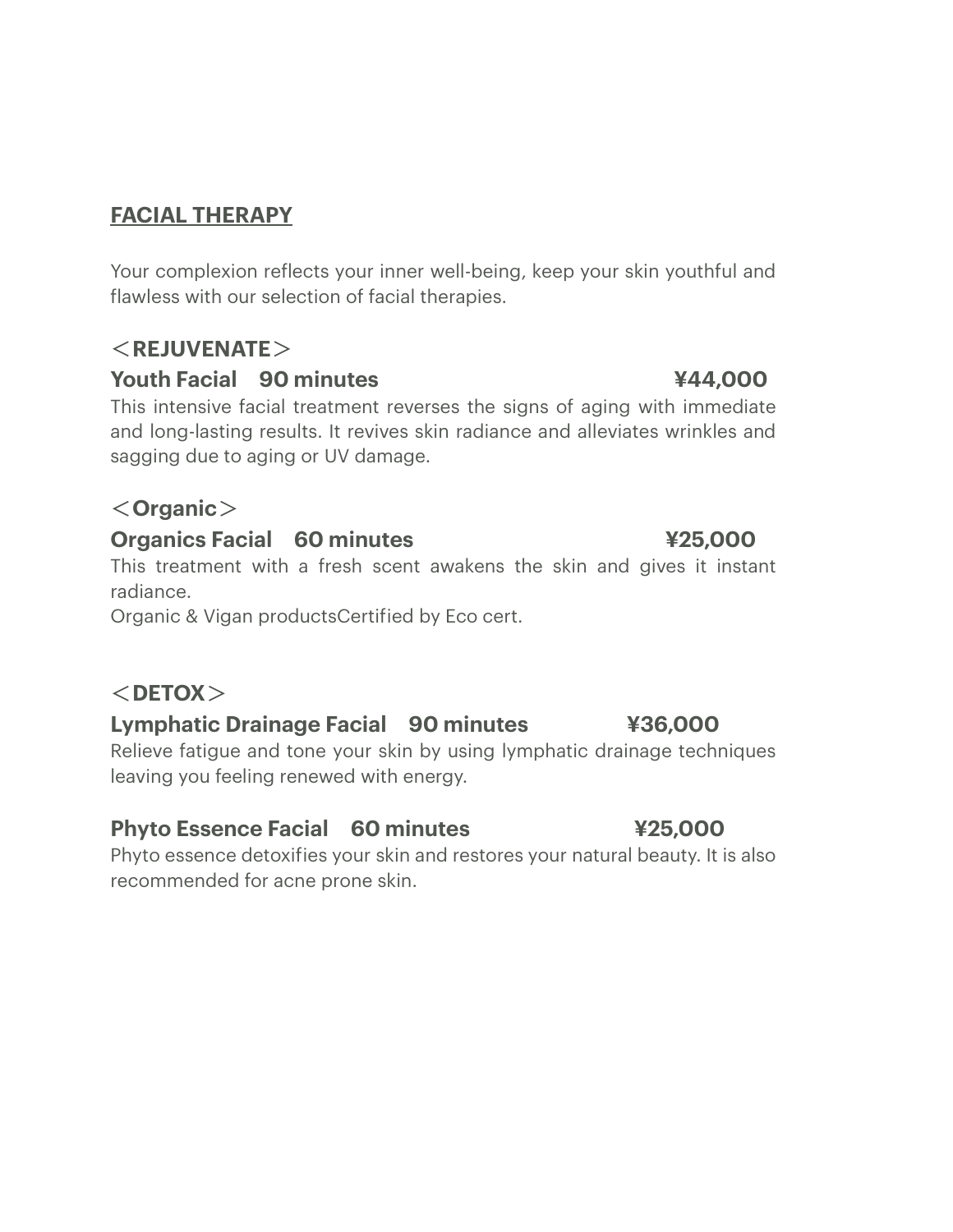### **SPA ENHANCEMENTS**

Elevate your spa experience with the following add-on options.

### **Petit facial 30 minutes ¥12,000**

 An express cleansing facial followed by oil therapy of your face and décolletage.

# **Marine exfoliation 30 minutes ¥11,000**

This full body exfoliation with mineral-rich seaweed is perfect to boost and even out your skin tone to restores radiance.

# **Milk & aroma bath 30 minutes ¥11,000**

Treat yourself to an aromatic milk bath in our spa suite to soothe and moisturize your skin.

### **Head therapy 30minutes ¥11,000**

An intensive head and neck therapy based on oriental techniques to balance the body's meridian and energy low. Also effective for eliminating eyestrain.

# **Partial body therapy 30 minutes ¥11,000**

Extend your therapy session with a designated body part of your choice.

### **Back Hot Stone Back Hot Stone 30minutes ¥11,000**

Additional Hot Stone Therapy on the Back

### ◆**Staff Reservation Fee¥2,200**

Additional Fee if you choose a therapist

# ◆**Suite upgrade Treatment time + 10 minutes ¥8,000**

Upgrade to our spa suite for an exclusive experience for two persons. (except for Spa Voyage and Couple Treatment)

◆Any Discounts are not applicable for these two.

# **FACILITIES**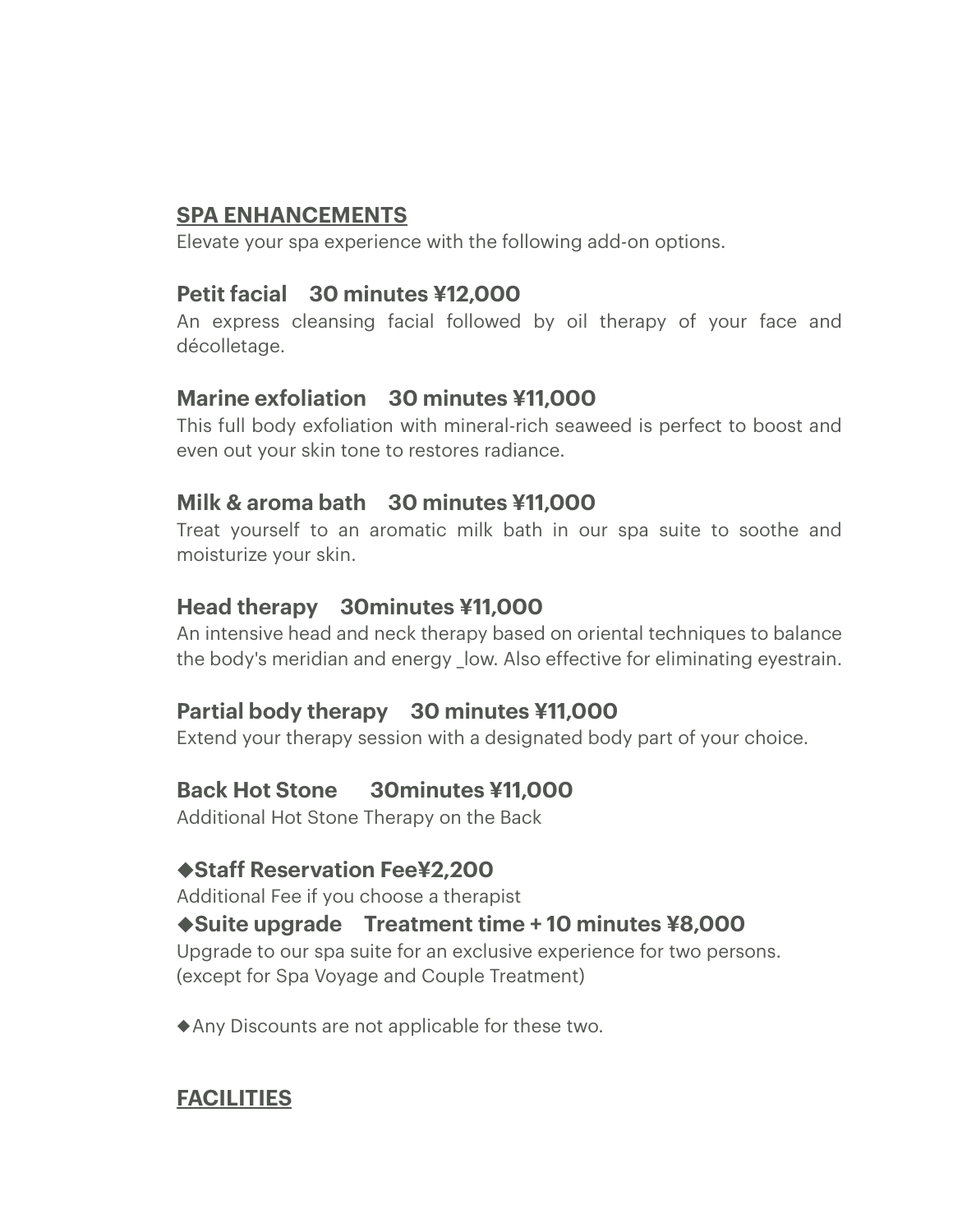### **Treatment Rooms**

 Our treatment rooms named after French regions take you on a graceful spa journey of rejuvenation.

Upgrade to the luxury suite for a more private ambiance and indulge in a divine moment in the exquisite bronze bathtub made by craftsmen in Europe.

### **Aqua Area**

 Take your time and relax in the Aqua Area before and after the treatment. muscles in the jet bath that brings out the best treatment results. Calm your mind in the steam room surrounded by aroma and relax your

### **Relaxation Lounge**

 in the Relaxation Lounge with private sections divided by optic curtains. Take your time to rest and unwind after the treatment over a cup of herb tea

### **Wellness at Westin**

 No matter what obstacles travel puts between you and your well-being, our signature wellness programs help you soar above it all. Here you can eat, sleep, move, feel, work and play well, transcending the rigors of travel while you are on the road.

### **REMARKS**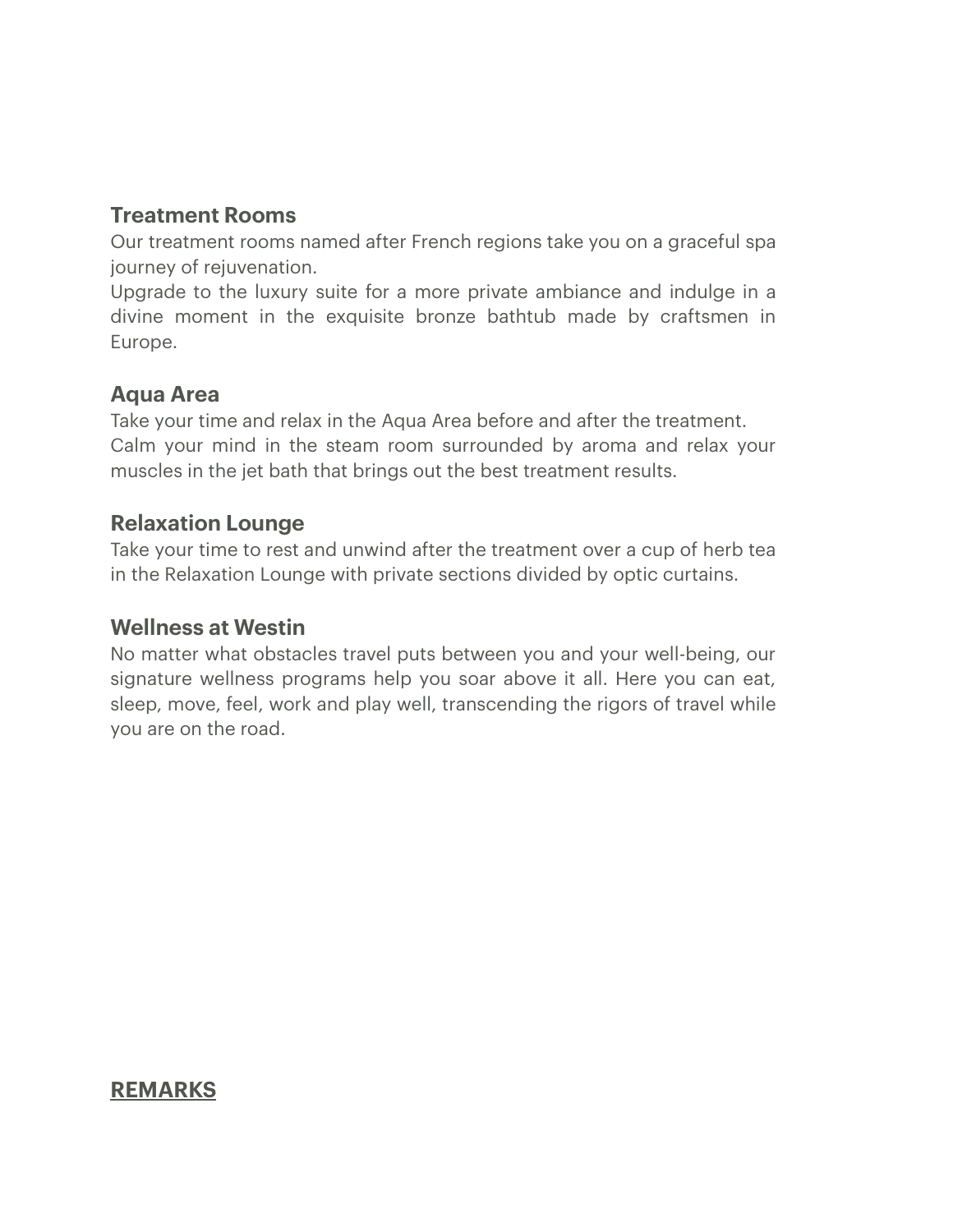# **Arrival**

 to enjoy our aqua area facilities. For enhanced results, it is recommended to relax and warm your body in the aqua area before treatments. As a courtesy to other guests, all treatments will be completed on schedule. Late arrivals We suggest arriving at least 20 minutes before your scheduled appointment time. We suggest arriving 45 minutes before your treatment should you wish will result in reduced treatment time and full charges will apply.

### **Aqua area**

 All spa treatment guests can enjoy aqua area facilities before and after their treatment. We may decline entry of guests with body art or tattoo to the aqua area.

### **Cancellations**

 before your treatment date. Cancellations made on the day of your reservation will incur a cancellation fee. If you wish to cancel your reservation, please contact us by 18:00 one day

 Cancellations made before treatment time: 50% of the treatment fee No show: Full treatment fee

### **Usage**

 Spa usage is restricted to guests of 18 years old or above. Any person who makes inappropriate comments or conducts to other guests or employees of the spa will be asked to immediately terminate the treatment or leave the facility, and will not be allowed to enter in the future.